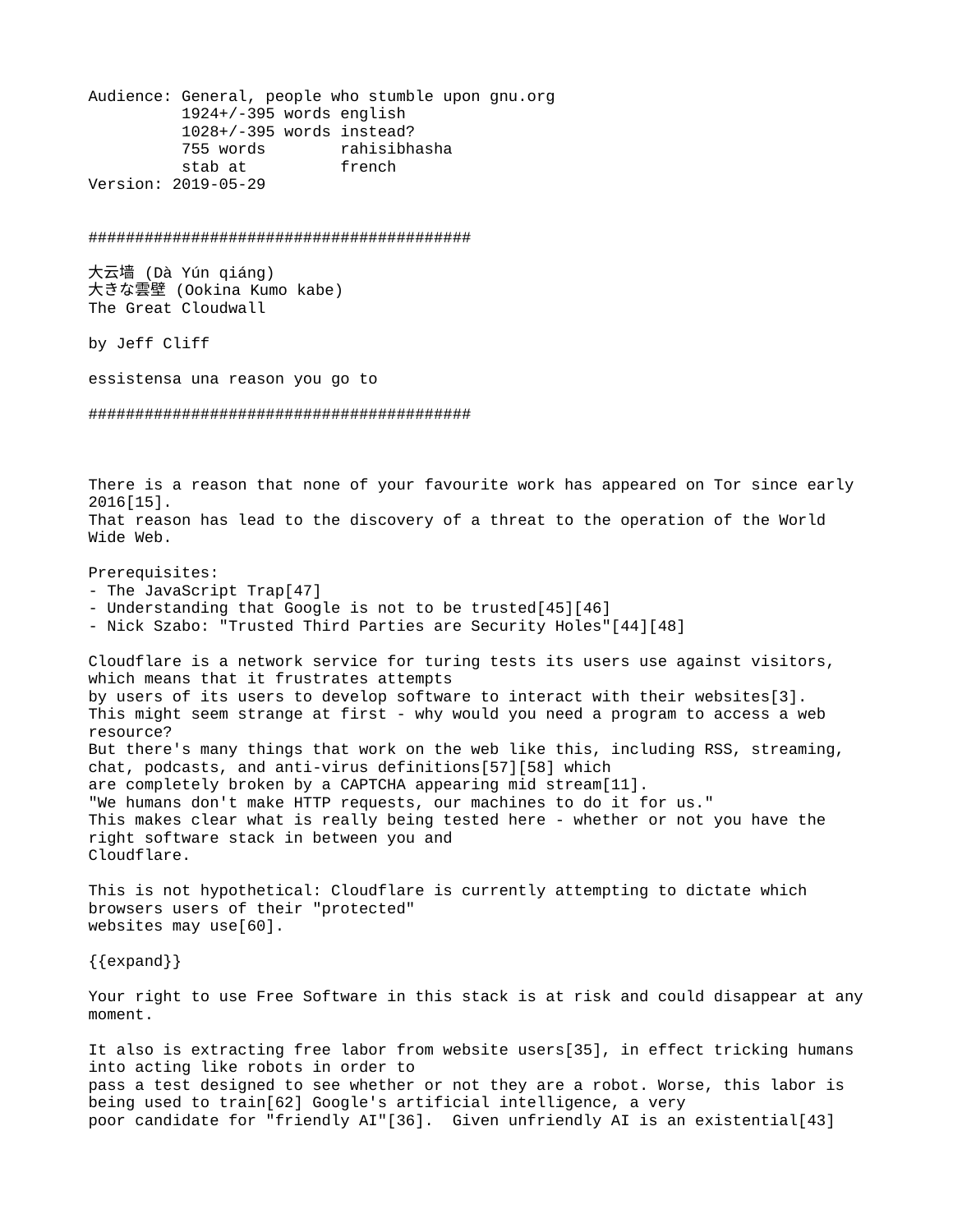risk[42] to mankind, avoiding this should be among the highest of priorities. This software stack includes human language: the CAPTCHAs are in English, leaving non-English speakers around the world at a disadvantage[13]. Attempts to fix this are bound by the fact that they also leak language information to Cloudflare[21]. Furthermore, they use Google's reCaptcha for their turing test/"proof you are a human" challenge and Google is known as a part of NSA's PRISM surveillance project so they expose their website visitor's data to PRISM data collection. On its own, this is terrible bad but it's also worth pointing out how the reCAPTCHAs work. It isn't by whether or not you click on the correct icon (though that is a factor too) but also collect: > mouse movement, its slightness and straightness > page scrolls > time intervals between browser events > keystrokes > click location history tied to user fingerprint > device information > All these criteria are stored in the browser's cookie and are processed by Google's servers > It should be emphasized that there is DARPA technology to identify people by mouse movements and typing [23] This collection of data is likely illegal in regions where privacy is taken seriously (like the EU)[24]. It is frustrating even when it works because you have to fill out 20 captchas on the off-chance that you succeed one time in twenty. So this is 95% censorship and 5% wasting users' time[5]. More important, though, is that it starts to form a ratchet for web browser technology; the captchas are upgraded all the time and if you use an older browser, you risk being left behind even when it works. \*How Cloudflare Threatens You\* "When you fetch a page from a website that is served from Cloudflare, JavaScript has been injected on-the-fly into that page by Cloudflare. And they also plant a cookie that brands your browser with a globally-unique ID. This happens even if the website is using SSL and shows a cute little padlock in your browser" [10] - Cloudflare tracks you Even if your traffic is protected from onlookers, Cloudflare itself can see your traffic[6] because they are a MITM[14][31]. In addition, if Cloudflare[53] has intercepted your traffic(MITM), so has the NSA[33]. "If a site uses Cloudflare, then the browser lock icon is a false promise."[14] "The short version, a rhetorical question: Would you trust a key escrow regime, in which an "authorized" entity was entrusted with the potential to decrypt all communications at will? If not, why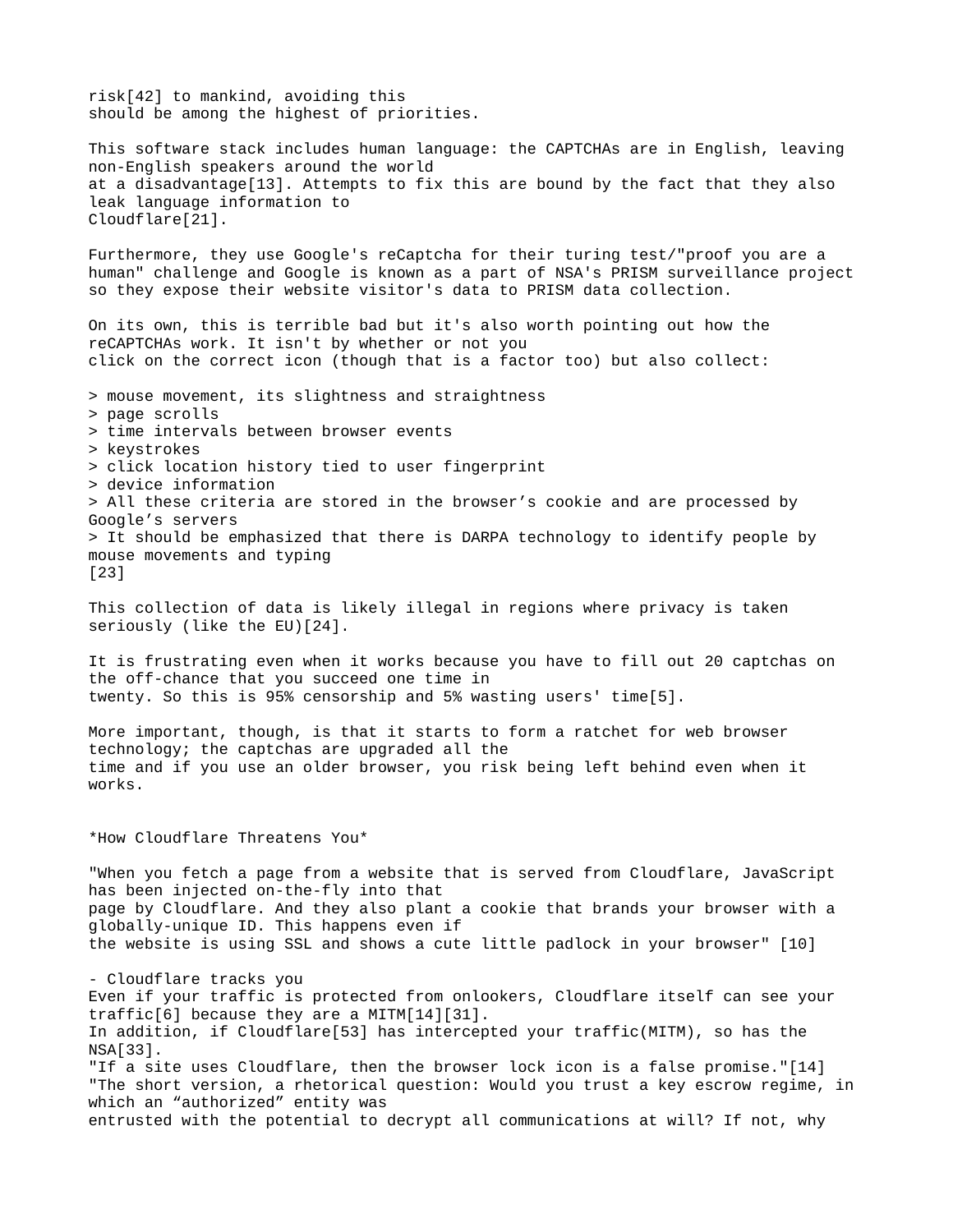would you trust a de facto mass decryption chokepoint at which many communications are actually decrypted?"[34] In other words, - They are in a position to track, tap, and link Internet activity across a wide range of sites. [14] - Cloudflare frustrates accessibility efforts[25][27][36]: "CAPTCHA remains the most problematic item indicated by respondents" Cloudflare is one of the largest, if not the largest source of unconsensual CAPTCHAS, making them quite possibly the biggest impediment in accessibility efforts worldwide. - Cloudflare makes using Tor frustrating by making efforts to become anonymous more difficult and making it more likely that people will use non-Tor connections for some or all of their web browsing. The problem is getting worse with time.  $[13]$ - It's not just Tor[19] but Tor users are the biggest group of people who've noticed it and are organizing against it so far. - In particular, the model of Project Honeypot depends on one IPv4 address, meaning one person. As IPv4 addresses become scarce, more and more ISPs (and whole countries[22]) are forced to use higher and higher levels of NAT. The result is that the kinds of treatment of Tor users by Cloudflare starts to be not just for Tor, but for all web users. "Tor is just being slightly ahead of what the IPv4 Internet is going to look like pretty soon." The next time a large group wakes up, millions of websites might be down (including critical ones) across a whole continent. This has actually happened already. [49] "It was made clear in the Snowden leaks that GCHQ, the NSA, etc. would like people to stop using Tor so I am sure they are very happy to see CF make general web browsing difficult and frustrating for ordinary users." [12] - Worse, Cloudflare makes using Tor \*dangerous\* because enabling JavaScript and images to deal with their system makes it likely that some people will enable JavaScript and images on other websites, which, even if Cloudflare wasn't threatening them, would. [9] - Cloudflare is capable of tracking users of its websites, and initial looks into its JavaScript/CAPTCHA seems to bear out that they are doing so. - Cloudflare can target individual users with JavaScript malware; since you typically wind up enabling their JavaScript to use websites, you fall into their trap. Because they track users, are giving, individualised code, and work directly with the US government/DHS, there's no reason why they can't tailor attacks to specific users.

- Even if they aren't doing it yet, they are at any point one US government administration, one vulture capital funding purchase[26], or one internally rogue element away from executing JavaScript code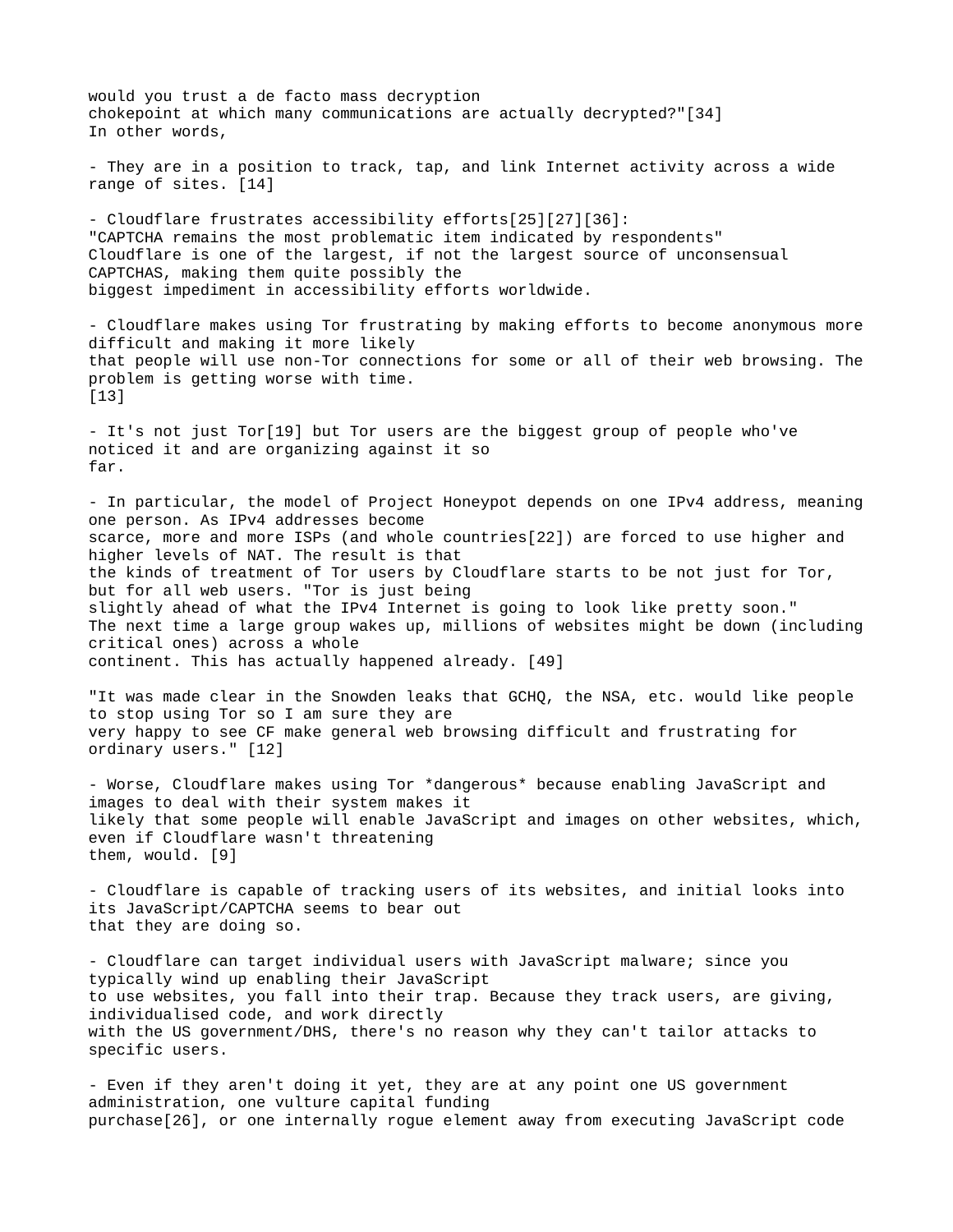on hundreds of millions of people's computers a "highly attractive" target[7] with no oversight. The code CAPTCHA itself protects attempts to detect such things from happening. - The way that Cloudflare is constructed means that even by accident, billions of people can be analyzed by their government[51] and have their access limited or completely cut off at the government's whim. \*Background : How Cloudflare threatens the web\* - Cloudflare is a MITM for the whole web - As of 3 years ago 10% of the top 25,000 websites used Cloudflare[2] - A billion people in china are restricted by the Great Firewall[8]. Anyone who goes so far as to circumvent that must then deal with the "Great Cloudwall" for accessing the open internet. - This is not just an individual problem, but fundamentally threatens the ecosystem of the web. Cloudflare is breaking the open internet one site at a time. The web is massively resilient - we can do without Stack Overflow, GNU.org or even Google but when a significant enough portion of websites use a single provider, there starts to be a systematic risk that if that single provider goes down, all of the websites behind it will be inaccessible. Worse, you won't be allowed to access it unless you have the right kind of US government approved credential, contingent, perhaps, on running software only they approve of. It is becoming a single point of failure for the internet. [39] Right now, there are alternative sources for, for example, the US constitution[17]. It is not unthinkable that Cloudflare is getting big enough to threaten even that. {FIX ME - make section clearer} "A.1 sometimes there are necessary websites for some degree of necessary. Government websites, public service, etc. How long until those are behind the "Great Cloudwall"? B: Not long. Our service is competitive and convenient. If public service websites choose to use our service for awesome DDoS protection, it's their choice."[36] - Cloudflare has already started down the slippery slope[52] of censoring websites. If they didn't have a stranglehold on people accessing the internet, it would not be a problem. They are big enough that censorship from Cloudflare is starting to be a systematic exclusion from the political process. "Cloudflare is perfect: it can implement censorship on the fly without anyone getting wise to it!"[40] - DNS[39]: given that they have become so systematically powerful, the next step to cementing their power is to attack DNS. Their 1.1.1.1 DNS server, like Google's 8.8.8.8, is marketed to people so that Cloudflare will still be able to see

you're going to them even if you don't interact with websites "protected" by them.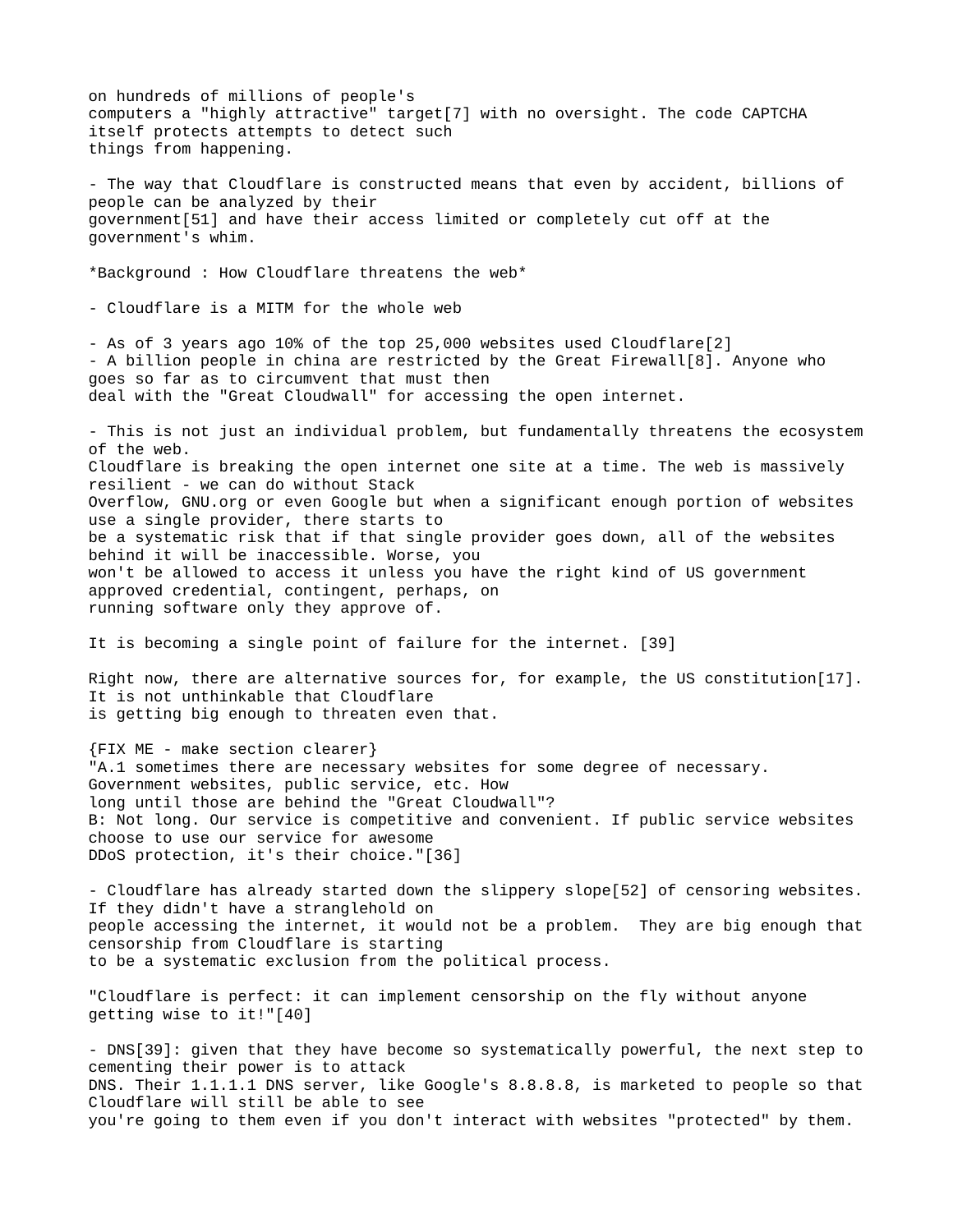It gives them even more data to track you with.

\*Background : Where does Cloudflare come from?\*

Cloudflare comes from a project called "Project Honey Pot"[61], originally intended to track online fraud and abuse.

"What was Project Honey Pot? 'A service that positions itself as some kind of a grassroot-y anti-spam registry, but in reality seems to be a procorporate law enforcement tool with the specific aim of entrapping and prosecuting spammers/phishing scammers in a way that's friendly to the marketing industry.'"

The US Department of Homeland Security approached the developers in 2007-8[1][36] for access to their data and they have been working with the US government[54] and law enforcement ever since[1].

On HTTP GET requests:

Cloudflare has a history of shutting down open DNS and open NTP servers.

"It would be great if they allowed GET requests - for example - such requests should not and generally do not modify server side content. They do not do this - this breaks the web in so many ways, it is incredible. Using wget with Tor on a website hosted by CF is... a disaster. Using Tor Browser with it - much the same. These requests should be idempotent according to spec, I believe."

{FIX ME - "critical of it"?} Cloudflare has a history of closing tickets that are critical of it without actually resolving the issue[29][30][32]

"Cloudflare is based in a country with secret courts, secret police, and secret prisons that are above the law - and this secret government has characterized Cloudflare's data as extremely valuable"[28] "The CEO says, "Cloudflare's strength lies in the DATA it collects -- not in its CODE.'"[28] "The U.S. federal government is a Cloudflare customer."[28] "Cloudflare has never stated that a government agency did not install wiretapping equipment or software on the same premises as a Cloudflare server."[28] "Cloudflare has never indicated that the architecture of its content distribution network is resistant to warrantless mass surveillance."[28] "Cloudflare has given the Chinese government unprecedented censorship capability."[28] "Cloudflare has no intention to shut down as Lavabit did in order to protect the user from unlawful surveillance."[28] "Some Cloudflare customers are paying over 1 million dollars per year for an undisclosed service."[28] \*"But Cloudflare is really necessary, the web is a nasty place"\*

- The more of the web is held within Cloudflare, the more pressure will be on websites not behind Cloudflare

- As of 2016, by Cloudflare's own data, Tor was not as bad as normal internet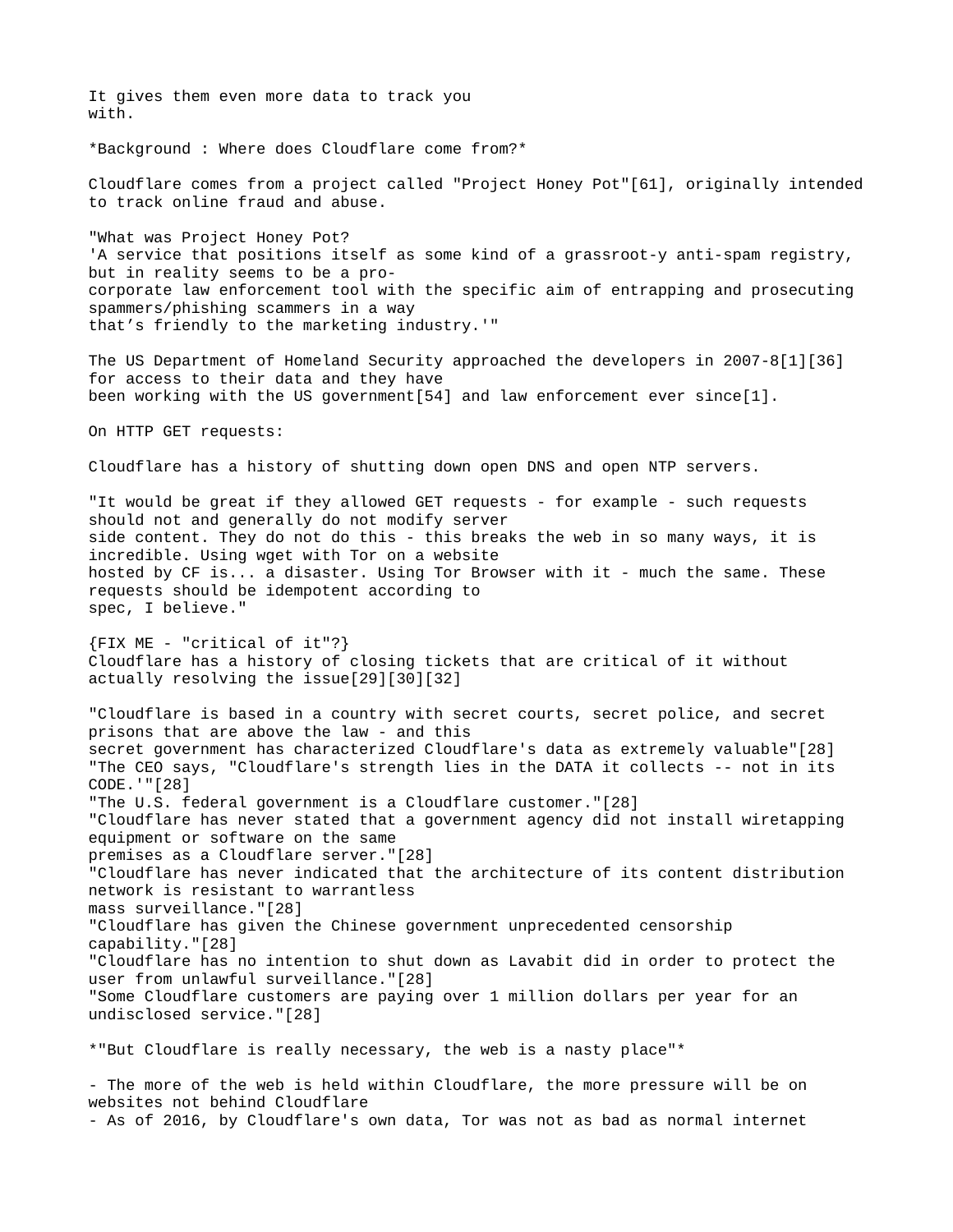connections. - People: "But we need Cloudflare to protect us from DDoS." Cloudflare: "That's a nice site you have there. It would be a shame, such a shame, if anything happened to it. Why don't you let us decrypt all your TLS sessions[59] so we can protect you?"[14] \*I heard Cloudflare is working with Tor and all is good now?\* - Just because you can't see the problem doesn't mean it's not there. - This is not true. Their websites still CAPTCHA their users, same as ever, and news agencies across the political spectrum screwed up stories about how the 'problem is fixed'. [18] - It's actually worse, though[17], if we couldn't see it[60] - it was easy to get a lot of riled up Tor users to understand that Cloudflare was their adversary. It's a lot harder to convince people who are not blocked from their websites, today, why giving systematic control over the world wide web might be a bad thing tomorrow. "Right now, Cloudflare says it monitors nearly 1/5 of all Internet visits. An astounding claim for a company most people haven't even heard of"[40] - But they are now doing more to track users and threaten the anonymity of Tor users. - Cloudflare is one of a couple of large network providers that are capturing the vast majority of digital communications, effectively creating private networks the size of the modern internet that are competitive with and not subject to the same kinds of scrutiny and regulation as the internet[58]. \*What if we shut down Cloudflare and migrate all websites out of them?\* We're probably going to have the same problem with another company very soon. Just as when suddenly Microsoft no longer had a monopoly on software, we didn't get rid of the problem of proprietary software, there's a couple of problems that, if we don't solve them, something like Cloudflare is roughly inevitable as a consequence: \*Cloudflare DNS\* "DNS[50] is around, servers are insecure, proper end-to-end crypto isn't the norm hence MITM goes unnoticed, anonymity is an edge case, routing lacks built-in resiliency to disruption, we're always going to have actors building a business model around cobbling together superficial, overapproximating mitigations."[20] \*Mozilla and Cloudflare\*

"At least for browsing with Firefox, because Mozilla has partnered up with Cloudflare and will resolve the domain names from the application itself via a DNS server from Cloudflare based in the United States. Cloudflare will then be able to read everyone's DNS requests." Sharing DNS requests with Cloudflare represents mozilla having a security hole, straight to the Cloudflare (and probably: the NSA).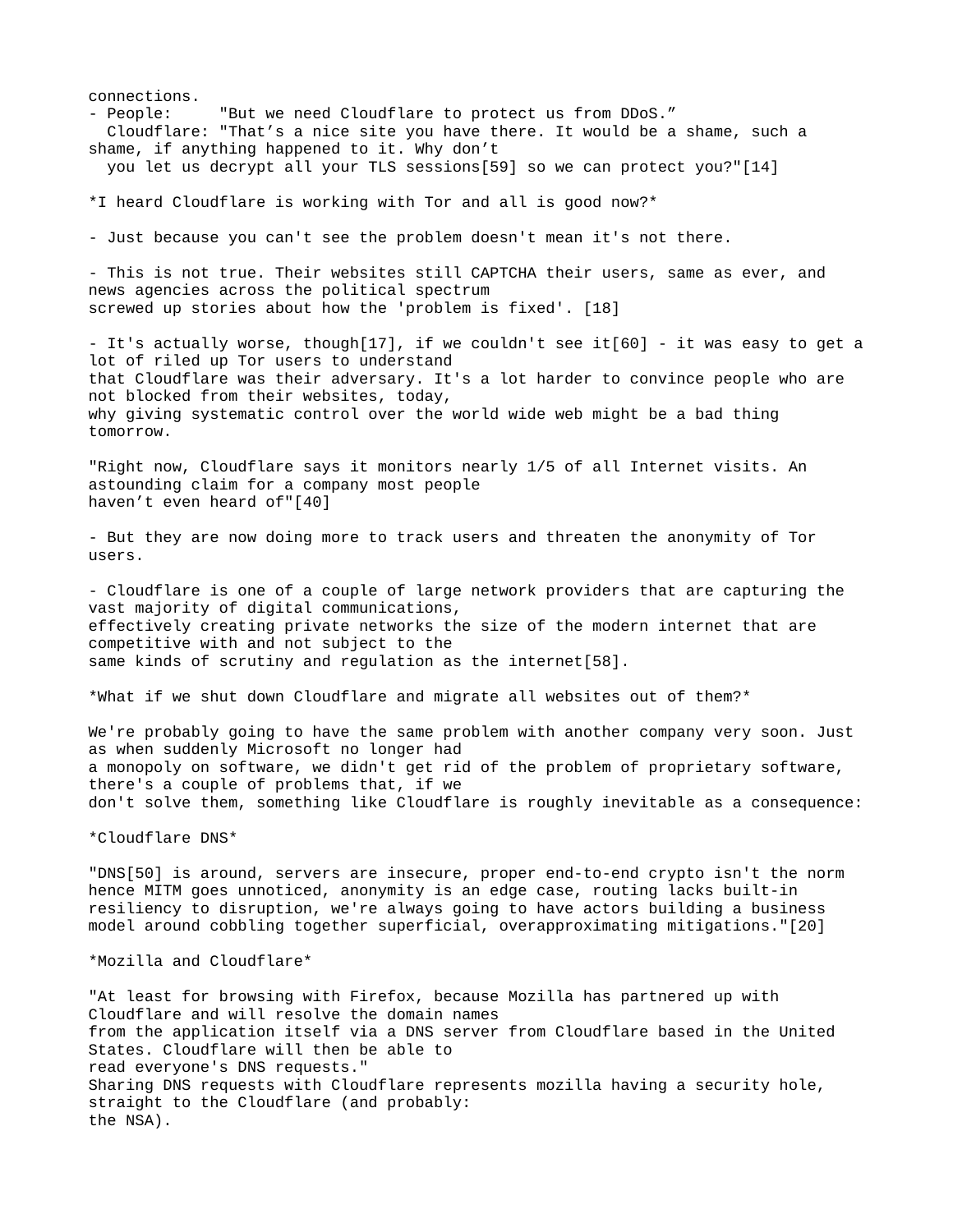\*What can you do?\*

Learn more about Cloudflare and make sure the people around you know about Cloudflare. Use Tor by default to be more exposed to the blocks. Go to the anti-Cloudflare collaboration repository[41] and make sure websites you use aren't "protected", and if they are, contact the people who run the website requesting that they no longer use Cloudflare. Get involved!

## References

[1] crimeflare. Is CloudFlare a honey pot? https://web.archive.org/web/20170721161127/http://www.crimeflare.us/honeypot.html [2] ioerror. Issues with corporate censorship and mass surveillance. https://trac.torproject.org/projects/tor/ticket/18361#comment:15 [3] ioerror. Issues with corporate censorship and mass surveillance. https://trac.torproject.org/projects/tor/ticket/18361#comment:21 [5] ioerror. Issues with corporate censorship and mass surveillance. https://trac.torproject.org/projects/tor/ticket/18361#comment:28 [6] ioerror. Issues with corporate censorship and mass surveillance. https://trac.torproject.org/projects/tor/ticket/18361#comment:30 [7] ioerror. Issues with corporate censorship and mass surveillance. https://trac.torproject.org/projects/tor/ticket/18361#comment:32 [8] ioerror. Issues with corporate censorship and mass surveillance. https://www.bloomberg.com/quicktake/great-firewall-of-china [9] ioerror. Issues with corporate censorship and mass surveillance. https://trac.torproject.org/projects/tor/ticket/18361#comment:51 [10] crimeflare. Is CloudFlare a honey pot? https://web.archive.org/web/20170721161127/http://www.crimeflare.us/honeypot.html [11] ioerror. Issues with corporate censorship and mass surveillance. https://trac.torproject.org/projects/tor/ticket/18361#comment:59 [12] ioerror. Issues with corporate censorship and mass surveillance. https://trac.torproject.org/projects/tor/ticket/18361#comment:66 [13] mikeperry. The Trouble with CloudFlare. https://blog.torproject.org/troublecloudflare [14] nullius. Block Global Active Adversary Cloudflare. https://trac.torproject.org/projects/tor/ticket/24351#comment:8 [15] Unknown. Google+ https://plus.google.com/105395547687614433866/posts/G9nnQBnLtjp [16] Unknown. Google+ https://plus.google.com/105395547687614433866/posts/XnQryQ7hR9G [17] msmach. Cloudflare Ends CAPTCHAs For Tor Users https://it.slashdot.org/comments.pl?sid=12641622&cid=57348584 [18] msmach. Cloudflare Ends CAPTCHAs For Tor Users https://it.slashdot.org/comments.pl?sid=12641622&cid=57388544 [19] ioerror. Issues with corporate censorship and mass surveillance. https://trac.torproject.org/projects/tor/ticket/18361#comment:90 [20] ioerror. Issues with corporate censorship and mass surveillance. https://trac.torproject.org/projects/tor/ticket/18361#comment:112 [21] ioerror. Issues with corporate censorship and mass surveillance. https://trac.torproject.org/projects/tor/ticket/18361#comment:132 [22] ioerror. Issues with corporate censorship and mass surveillance. https://trac.torproject.org/projects/tor/ticket/18361#comment:141 [23] ioerror. Issues with corporate censorship and mass surveillance. https://trac.torproject.org/projects/tor/ticket/18361#comment:147 [24] ioerror. Issues with corporate censorship and mass surveillance.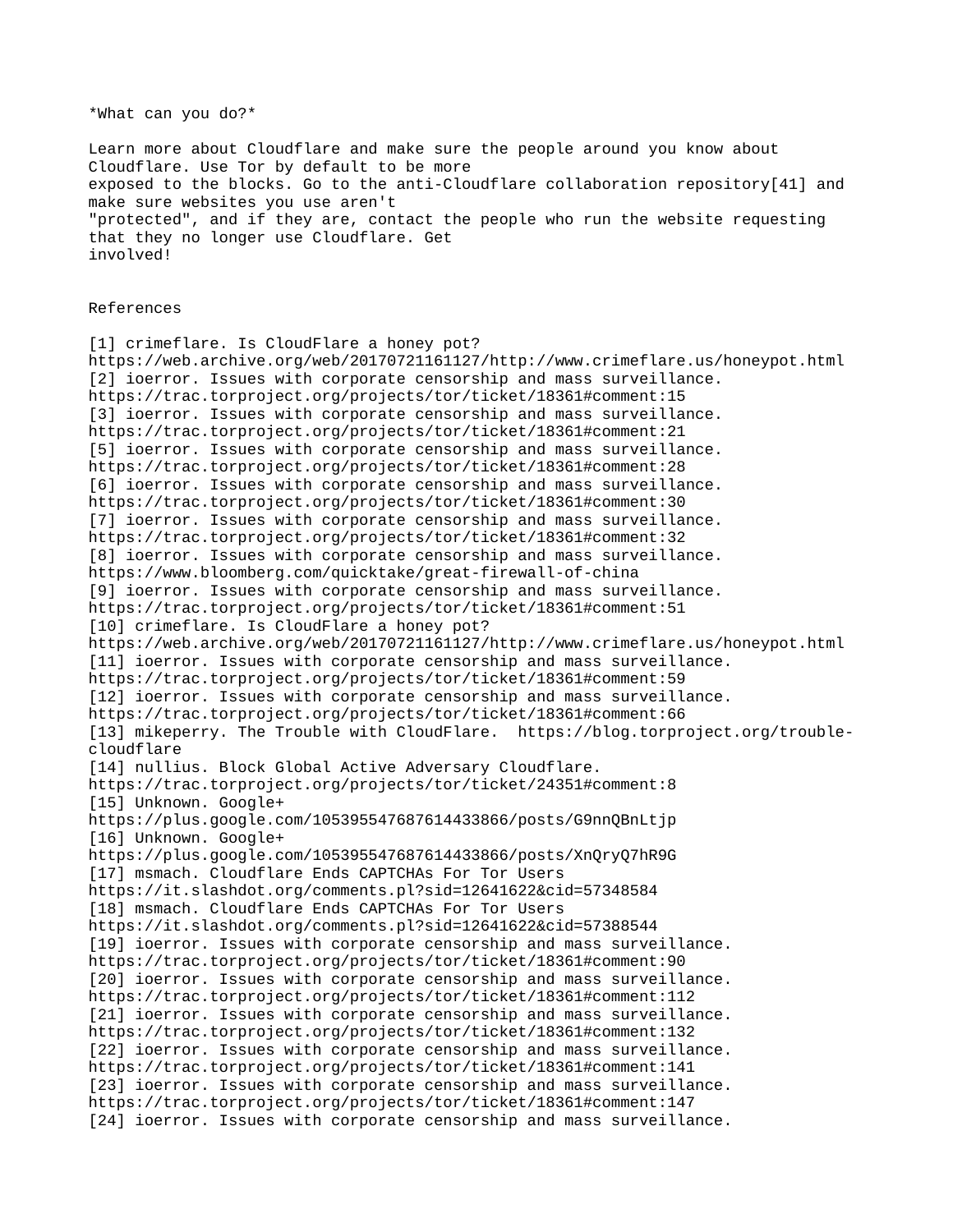https://trac.torproject.org/projects/tor/ticket/18361#comment:160 [25] ioerror. Issues with corporate censorship and mass surveillance. https://trac.torproject.org/projects/tor/ticket/18361#comment:175 [26] ioerror. Issues with corporate censorship and mass surveillance. https://trac.torproject.org/projects/tor/ticket/18361#comment:183 [27] ioerror. Issues with corporate censorship and mass surveillance. https://trac.torproject.org/projects/tor/ticket/18361#comment:231 [28] ioerror. Issues with corporate censorship and mass surveillance. https://trac.torproject.org/projects/tor/ticket/18361#comment:236 [29] ioerror. Issues with corporate censorship and mass surveillance. https://trac.torproject.org/projects/tor/ticket/18361#comment:255 [30] gk. Cloudflare breaks loading the chat. https://trac.torproject.org/projects/ tor/ticket/23141 [31] nullius. Block Global Active Adversary Cloudflare. https://trac.torproject.org/projects/tor/ticket/24351#comment:20 [32] nullius. Block Global Active Adversary Cloudflare. https://trac.torproject.org/projects/tor/ticket/24351#comment:44 [33] nullius. Block Global Active Adversary Cloudflare. https://trac.torproject.org/projects/tor/ticket/24351#comment:52 [34] nullius. Block Global Active Adversary Cloudflare. https://trac.torproject.org/projects/tor/ticket/24351#comment:60 [35] nullius. Block Global Active Adversary Cloudflare. https://trac.torproject.org/projects/tor/ticket/24321#comment:13 [36] Anonymous. Cloudflare philosophy. https://codeberg.org/crimeflare/cloudflaretor/src/master/cloudflare-philosophy.md [37] Peter O'Shaughnessy. Screen Reader User Survey Results #7. https://toot.cafe/ @peter/99398584471715976 [39] ungeich. A new feature in Firefox https://blog.ungleich.ch/en-us/cms/blog/2018/08/04/mozillas-new-dns-resolution-isdangerous/ [40] Yasha Levine. iSucker: Big Brother Internet Culture http://exiledonline.com/isucker-big-brother-internet-culture/ [41] Anonymous. The Great Cloudwall. http://codeberg.org/crimeflare/cloudflare-tor [42] lesswrong wiki. Unfriendly artificial intelligence https://wiki.lesswrong.com/wiki/Unfriendly\_artificial\_intelligence [43] Ben Harack. What is an existential risk? https://www.visionofearth.org/future-of-humanity/existential-risks/what-is-anexistential-risk/ [44] Nick Szabo. Twitter http://twitter.com/nickszabo4 [45] FSF. Google's Software is Malware https://www.gnu.org/proprietary/malwaregoogle.en.html [46] Richard Stallman. Reasons not to use Google https://stallman.org/google.html [47] Richard Stallman. The JavaScript Trap https://www.gnu.org/philosophy/javascript-trap.html [48] Nick Szabo. Trusted Third Parties are Security Holes. 2001. https://nakamotoinstitute.org/trusted-third-parties [49] slashqeek. CloudFlare is ruining the internet (for me) https://www.slashgeek.net/2016/05/17/cloudflare-is-ruining-the-internet-for-me/ [50] Hamid Sarfraz. How likely is it that CloudFlare is an NSA operation? https:// www.quora.com/How-likely-is-it-that-CloudFlare-is-an-NSA-operation/answer/Hamid-Sarfraz [51] Karthik Balakrishnan. Airtel is sniffing and censoring CloudFlare's traffic in India and CloudFlare doesn't even know it. https://medium.com/@karthikb351/airtelis-sniffing-and-censoring-cloudflares-traffic-in-india-and-they-don-t-even-know-it-90935f7f6d98 [52] http://pleroma.oniichanylo2tsi4.onion/notice/1563 [53] StopMITMInt. Add an option to stop trusting Cloudflare certificate https://github.com/mozilla-mobile/focus-android/issues/1743#issuecomment-351555735 [54] goody2shoes. Block Global Active Adversary Cloudflare